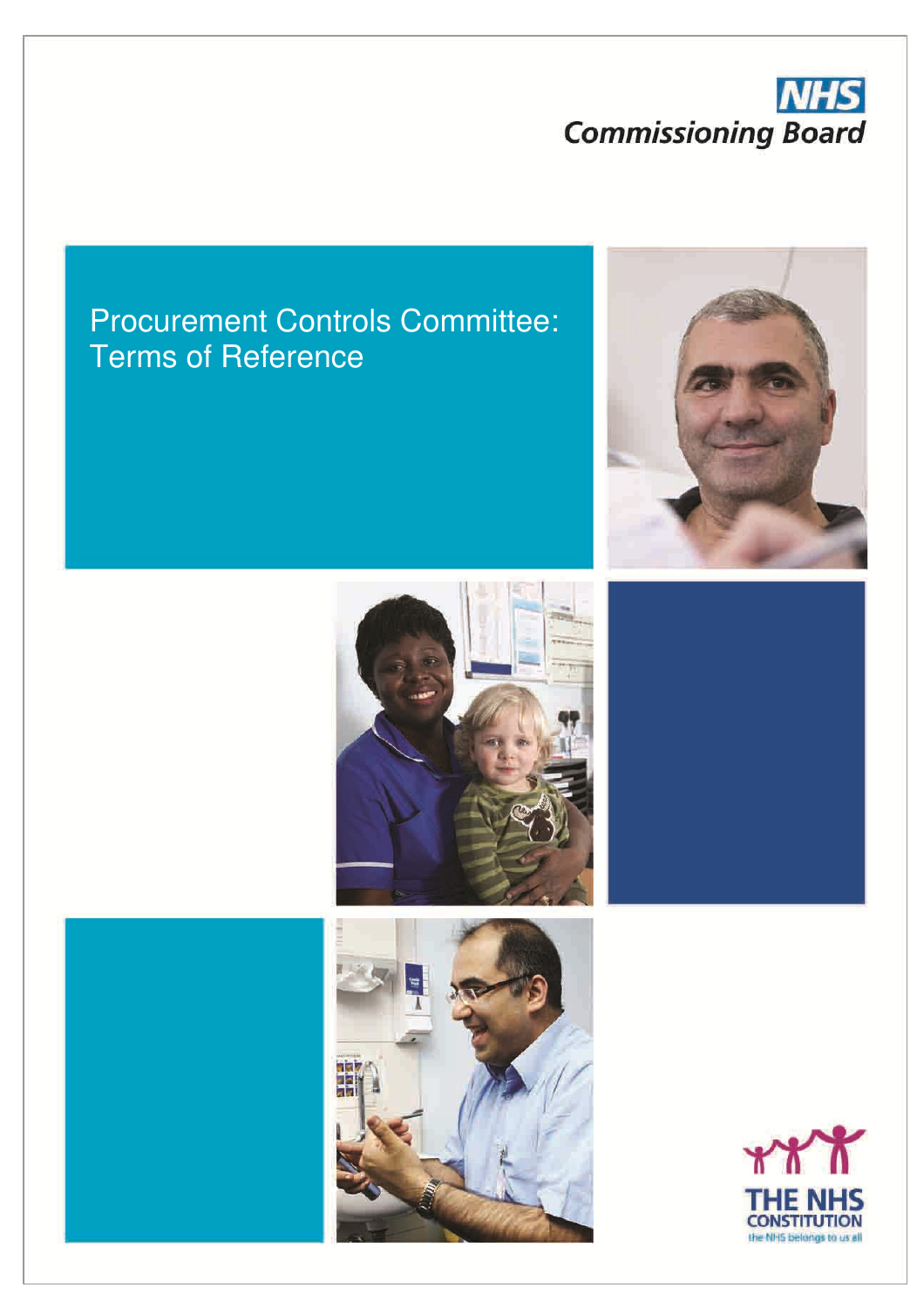# **Procurement Controls Committee**

## Terms of Reference

Issue Date: 5 April 2013

Document Number: POL\_0105

Prepared by: Head of Assurance & Procurement

| Document Number: POL 0105 | Issue Date: 05-04-2013       | Version Number: 00.01 |
|---------------------------|------------------------------|-----------------------|
| Status: Draft             | Next Review Date: March 2013 | Page 2 of 10          |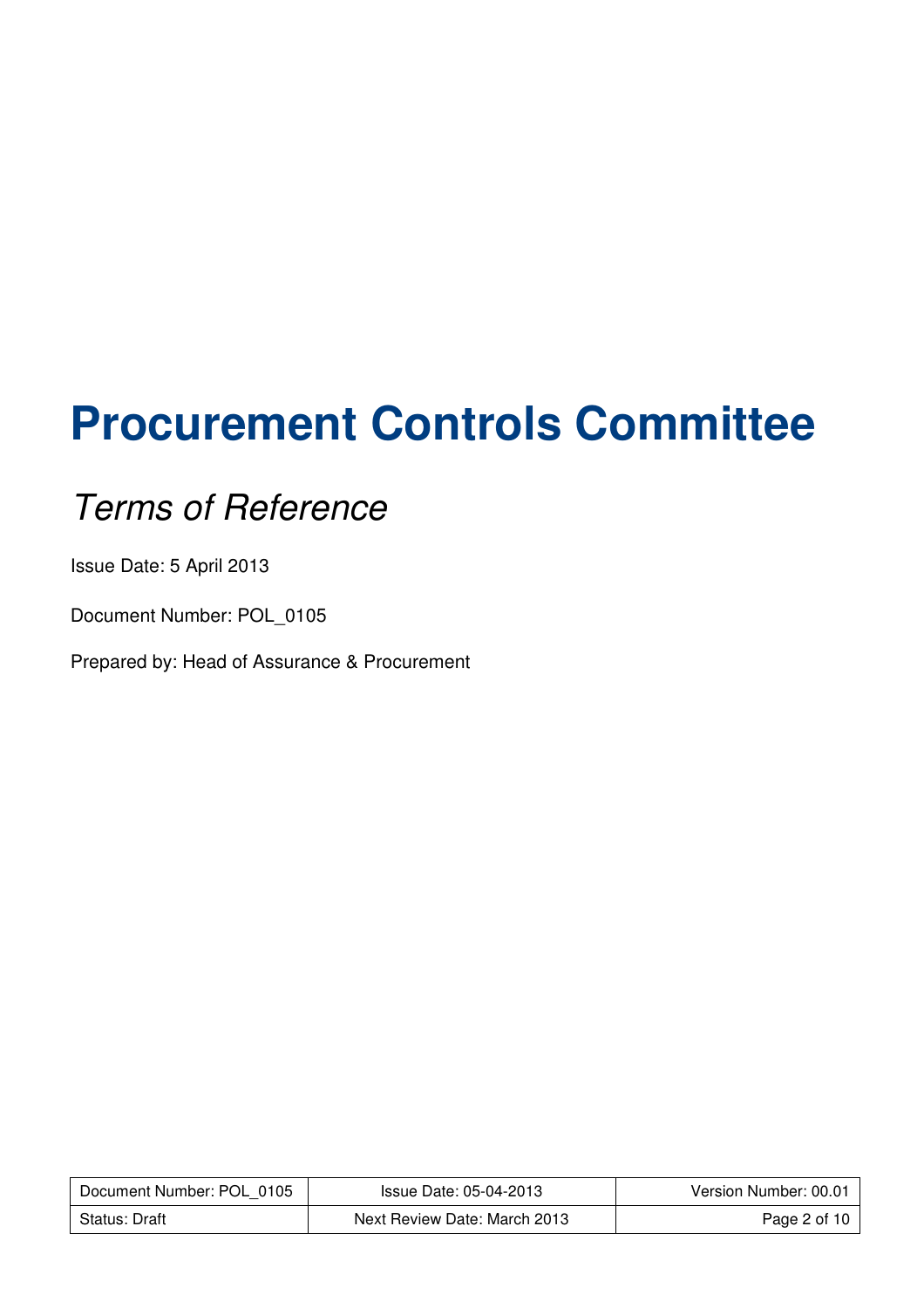#### **Information Reader Box**

| Directorate                           |                                                           | Purpose       |
|---------------------------------------|-----------------------------------------------------------|---------------|
| Medical                               |                                                           | Tools         |
| Nursing                               |                                                           | Guidance      |
| Patients & Information                |                                                           | Resources     |
| Finance                               |                                                           | Consultations |
| Operations                            |                                                           |               |
| <b>Commissioning Development</b>      |                                                           |               |
| Policy                                |                                                           |               |
| <b>Human Resources</b>                |                                                           |               |
| <b>Publications Gateway Reference</b> | XX                                                        |               |
| Document Purpose                      | <b>Committee Terms of Reference</b>                       |               |
| <b>Document Name</b>                  | Procurement Controls Committee: Terms of Reference        |               |
| <b>Publication Date</b>               | 5 April 2013                                              |               |
| <b>Target Audience</b>                | All NHS Commissioning Board Officers                      |               |
| <b>Additional Circulation List</b>    | n/a                                                       |               |
| Description                           | Terms of Reference for the Procurement Controls Committee |               |
| <b>Cross Reference</b>                | n/a                                                       |               |
| <b>Superseded Document</b>            | n/a                                                       |               |
| <b>Action Required</b>                | For Board Approval                                        |               |
| Timing/Deadlines                      | 12 April 2013                                             |               |
| Author                                | Stephen Fell, Head of Assurance & Procurement             |               |
|                                       | 8E42, Quarry House                                        |               |
|                                       | <b>LEEDS</b>                                              |               |
|                                       | Tel: 0113 825 0696                                        |               |
|                                       | E-mail: stephen.fell@nhs.net                              |               |

| Document Number: POL 0105 | Issue Date: 05-04-2013       | Version Number: 00.01 |
|---------------------------|------------------------------|-----------------------|
| Status: Draft             | Next Review Date: March 2013 | Page 3 of 10          |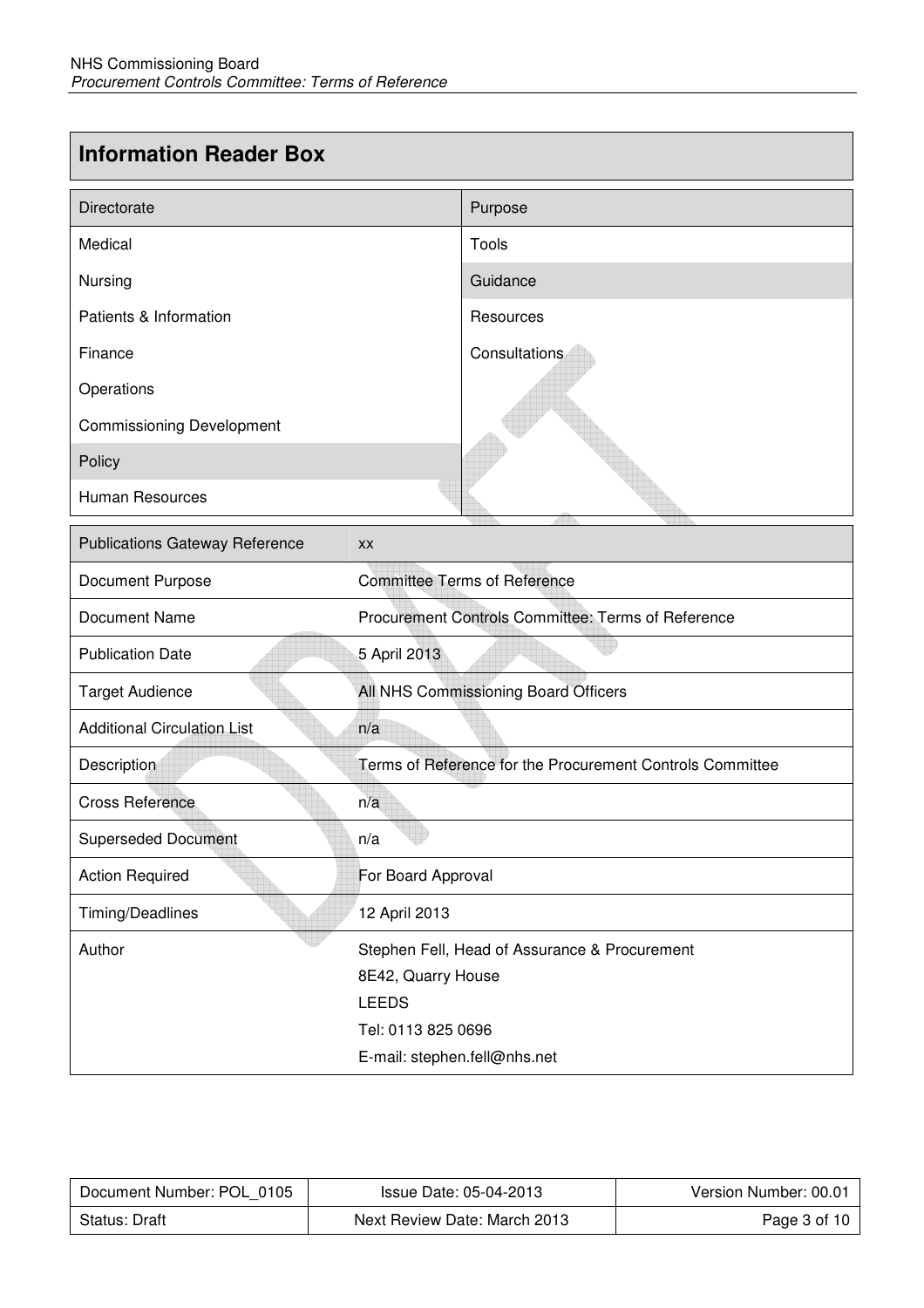#### **Document Status**

This is a controlled document. Whilst this document may be printed, the electronic version posted on the intranet is the controlled copy. Any printed copies of this document are not controlled.

As a controlled document, this document should not be saved onto local or network drives but should always be accessed from the intranet.



| Document Number: POL 0105 | Issue Date: 05-04-2013       | Version Number: 00.01    |
|---------------------------|------------------------------|--------------------------|
| Status: Draft             | Next Review Date: March 2013 | Page 4 of 10 $\parallel$ |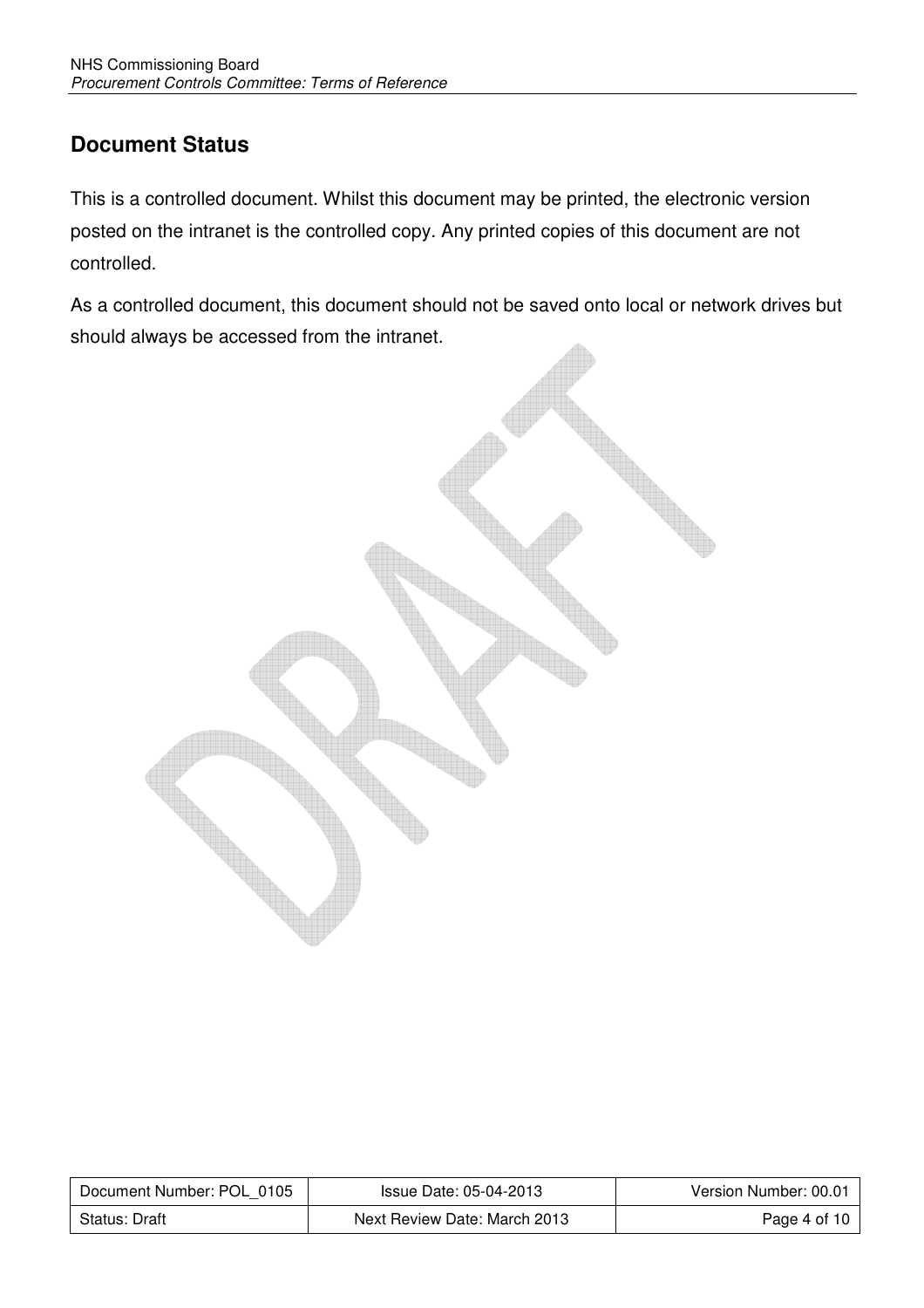#### **1 Constitution**

1.1 The Board hereby resolves to establish a Committee of the Board to be known as the Procurement Controls Committee. The Committee is a non-executive committee and as such has no delegated authority other than that specified in these Terms of Reference.

#### **2 Delegated Authority**

- 2.1 The Committee has the following delegated authority:
- 2.1.1 The authority to require any Officer to attend a meeting and provide information and/or explanation as required by the Committee;
- 2.1.2 The authority to obtain outside legal or other independent professional advice and to secure the attendance of outsiders with relevant experience and expertise if it considers this necessary;
- 2.1.3 The authority to approve expenditure on activities relating to the NHS CB's functions, as set out in the NHS Act 2006 (as amended), and the Health and Social Care Act 2012.

#### **3 Accountability**

- 3.1 NHS CB Board
- **4 Reporting Line**
- 4.1 NHS CB Board

#### **5 Objective**

5.1 To approve expenditure on activities relating to the NHS CB's functions, as set out in the NHS Act 2006 (as amended), and the Health and Social Care Act 2012 utilising, where appropriate, the delegated financial limits set out in the Standing Financial Instructions for members in attendance (the Committee has no delegated budgetary authority of its own).

| Document Number: POL 0105 | Issue Date: 05-04-2013       | Version Number: 00.01 |
|---------------------------|------------------------------|-----------------------|
| Status: Draft             | Next Review Date: March 2013 | Page 5 of 10          |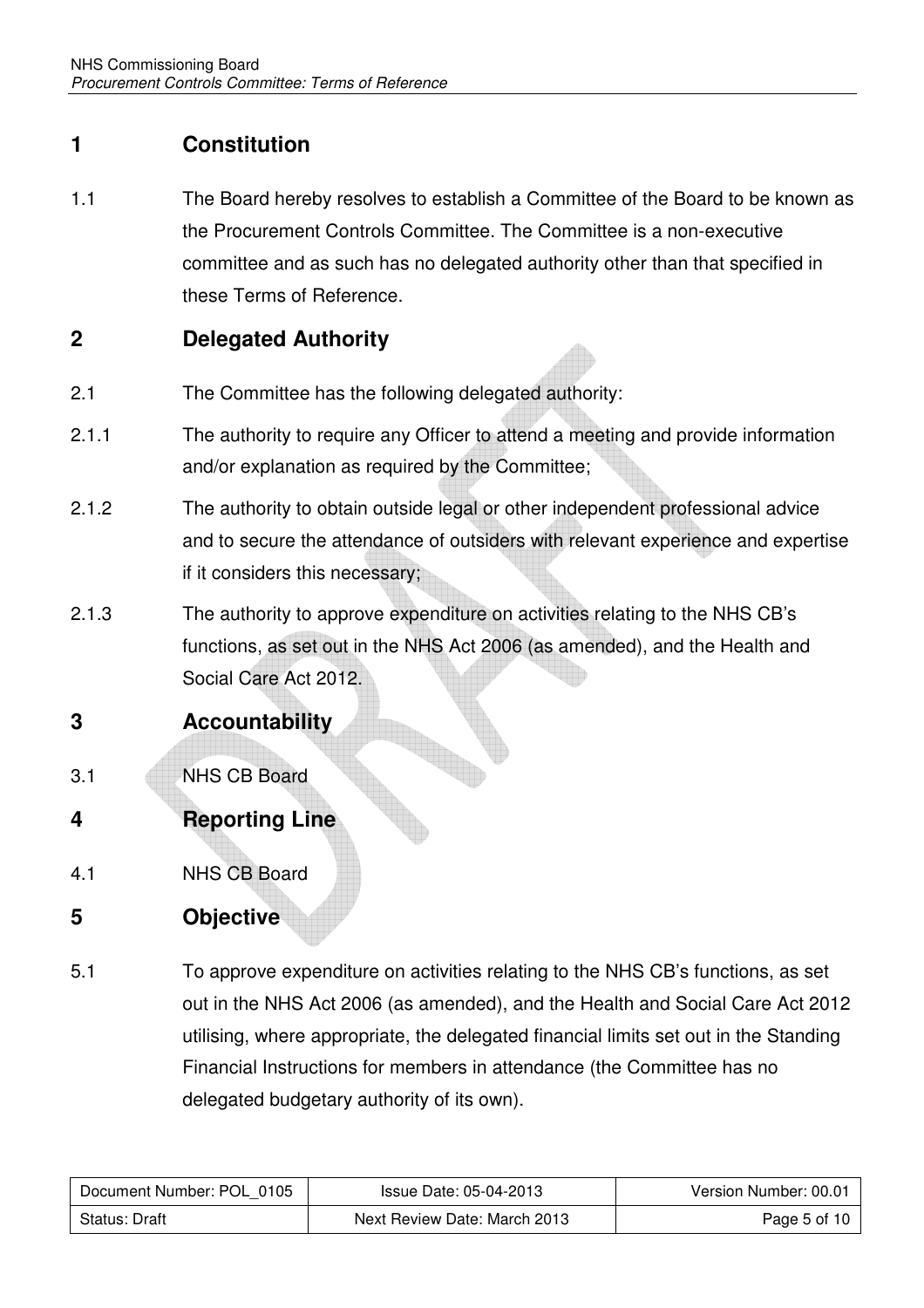#### **6 Duties**

- 6.1 The Committee will deliver its Objective by:
- 6.1.1 Approving business cases for the procurement of goods and services (including professional services);
- 6.1.2 Reviewing all significant business cases for expenditure prior to their submission to the Department of Health;
- 6.1.3 Reviewing all assignments which fall within the Office of Government Commerce (OGC) definition of consultancy on a rolling basis every three months and agreeing any proposal to prolong a professional services agreement beyond nine months, before it is submitted for approval by the Minister for the Cabinet Office/Chief secretary to the Treasury; and,
- 6.1.4 Approving the quarterly forecast of spending to be provided by the NHS CB to the Department of Health.
- **7 Permanency**
- 7.1 The Committee is a permanent Committee.

#### **8 Membership**

- 8.1 Members are appointed by the Board.
- 8.2 **Chair**  8.2.1 Chief Executive 8.3 **Other Members**
- 
- 8.3.1 Chief Financial Officer
- 8.3.2 National Director: Policy
- 8.3.3 National Director: Human Resources
- 8.3.4 Audit Committee Chair

| Document Number: POL 0105 | Issue Date: 05-04-2013       | Version Number: 00.01 |
|---------------------------|------------------------------|-----------------------|
| Status: Draft             | Next Review Date: March 2013 | Page 6 of 10          |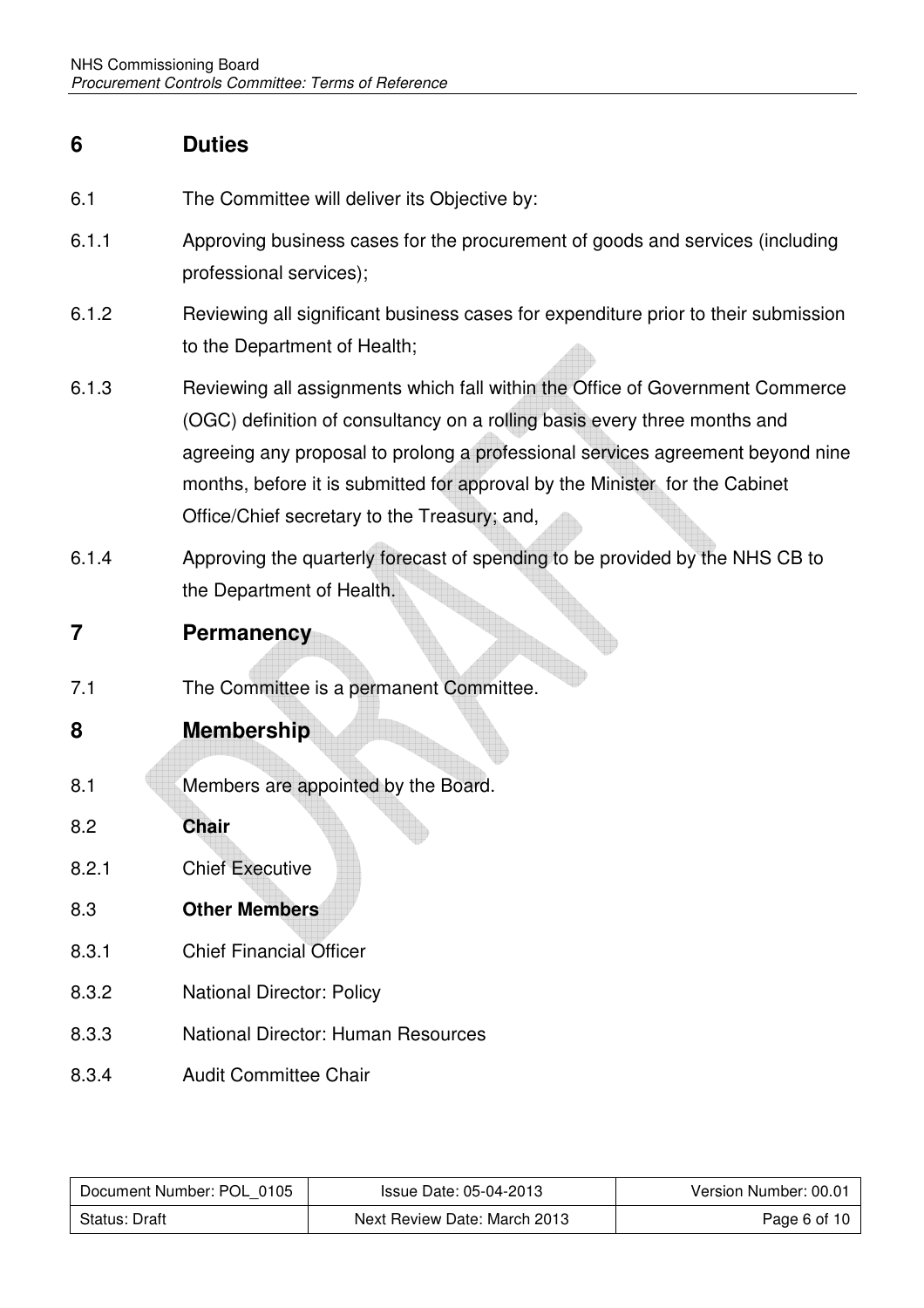- 8.4 **In Attendance (not members and no voting rights)**
- 8.4.1 Board Secretary
- 8.4.2 Secretariat
- 8.4.3 Director of Financial Control

#### **9 Quorum**

9.1 Two members attending in person, via teleconference or via videoconference.

#### **10 Attendance**

- 10.1 Members to aim to attend 100% of meetings.
- 10.2 Attendance below 50% on a rolling annual basis to be highlighted to the Board.

#### **11 Internal (Executive) Lead**

11.1 Chief Financial Officer

#### **12 Secretariat**

12.1 Head of Assurance & Procurement

#### **13 Frequency of Meetings**

- 13.1 The Committee will consider the frequency and timing of meetings needed to allow it to discharge all of its responsibilities.
- 13.2 Under normal circumstances the Committee will meet at least monthly.

#### **14 Papers**

- 14.1 The Secretary to agree the agenda with the Chair and Internal (Executive) Lead.
- 14.2 Papers to be distributed to members and those in attendance five days in advance of the meeting.
- 14.3 Papers to be distributed, for information, to:
- 14.3.1 Director of Strategic Finance

| Document Number: POL 0105 | Issue Date: 05-04-2013       | Version Number: 00.01 |
|---------------------------|------------------------------|-----------------------|
| Status: Draft             | Next Review Date: March 2013 | Page 7 of 10          |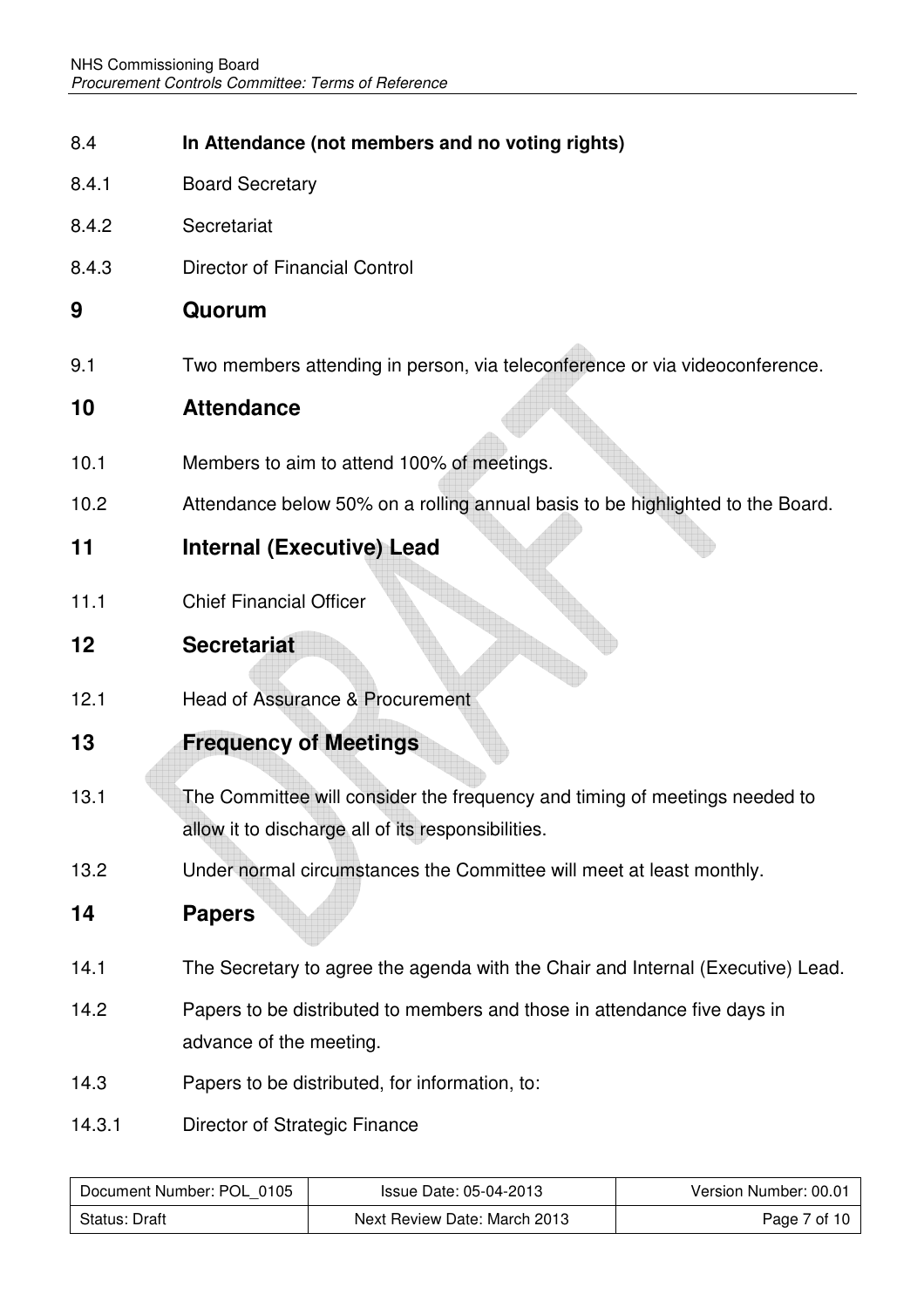#### **15 Work Programme**

- 15.1 The Committee will prepare a work programme covering at least the 12 months following each meeting, detailing the items expected to be considered at each meeting, grouped under heading aligned with the Duties detailed above.
- 15.2 The Work Programme is to be a living document, updated for each meeting.
- 15.3 Review of the Work Programme is to be a standing agenda item.

#### **16 Openness**

- 16.1 The Chair to present a written report to the next Board after each meeting, detailing:
- 16.1.1 Attendance at the meeting;
- 16.1.2 The matters considered by the meeting;
- 16.1.3 The conclusions drawn and/or actions agreed;
- 16.1.4 The exercise of any delegated authority;
- 16.1.5 Any matters the meeting specifically wished to draw to the attention of the Board.
- 16.2 The minutes approved at the meeting to be attached to the report for information (redacted in accordance with the Freedom of Information Act as required).
- **17 Effectiveness**
- 17.1 The effectiveness of the Committee in meeting its Terms of Reference will be measured by the preparation of an Annual Report detailing:
- 17.1.1 Attendance by individual members; and,
- 17.1.2 The delivery of the Committee Terms of Reference by reference to:
- 17.1.2.1 The matters considered by the Committee through the year and whether these occurred in line with the Work Programme (detailing why not if not);
- 17.1.2.2 The conclusions drawn and/or actions agreed;
- 17.1.2.3 The exercise of any delegated authority in the year; and,

| Document Number: POL 0105 | Issue Date: 05-04-2013       | Version Number: 00.01 |
|---------------------------|------------------------------|-----------------------|
| Status: Draft             | Next Review Date: March 2013 | Page 8 of 10          |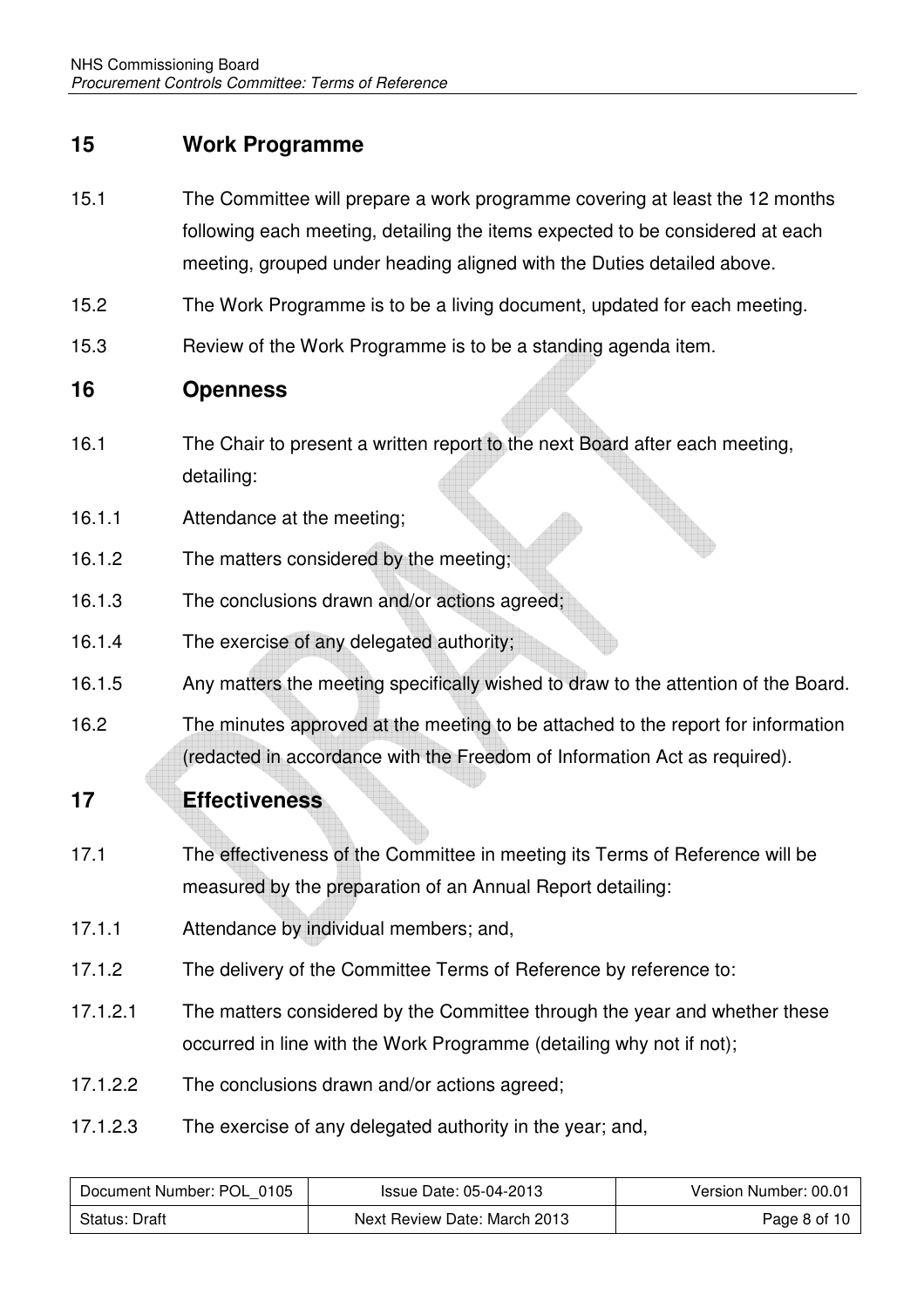- 17.1.2.4 The matters the Committee specifically drew to the attention of the Board during the year.
- 17.2 The Annual Report to be considered and approved by the Committee at its first meeting in each financial year, covering the preceding financial year.
- 17.3 The Annual Report to be presented to the next Board meeting after approval by the Committee.

#### **18 Review of Terms of Reference**

- 18.1 These terms of reference to be reviewed annually alongside the preparation of the Annual Report.
- 18.2 The outcome of that review to be reported as part of the Annual Report, together with any recommendations for amendment.
- 18.3 These terms of reference will be reviewed more frequently should the need arise.